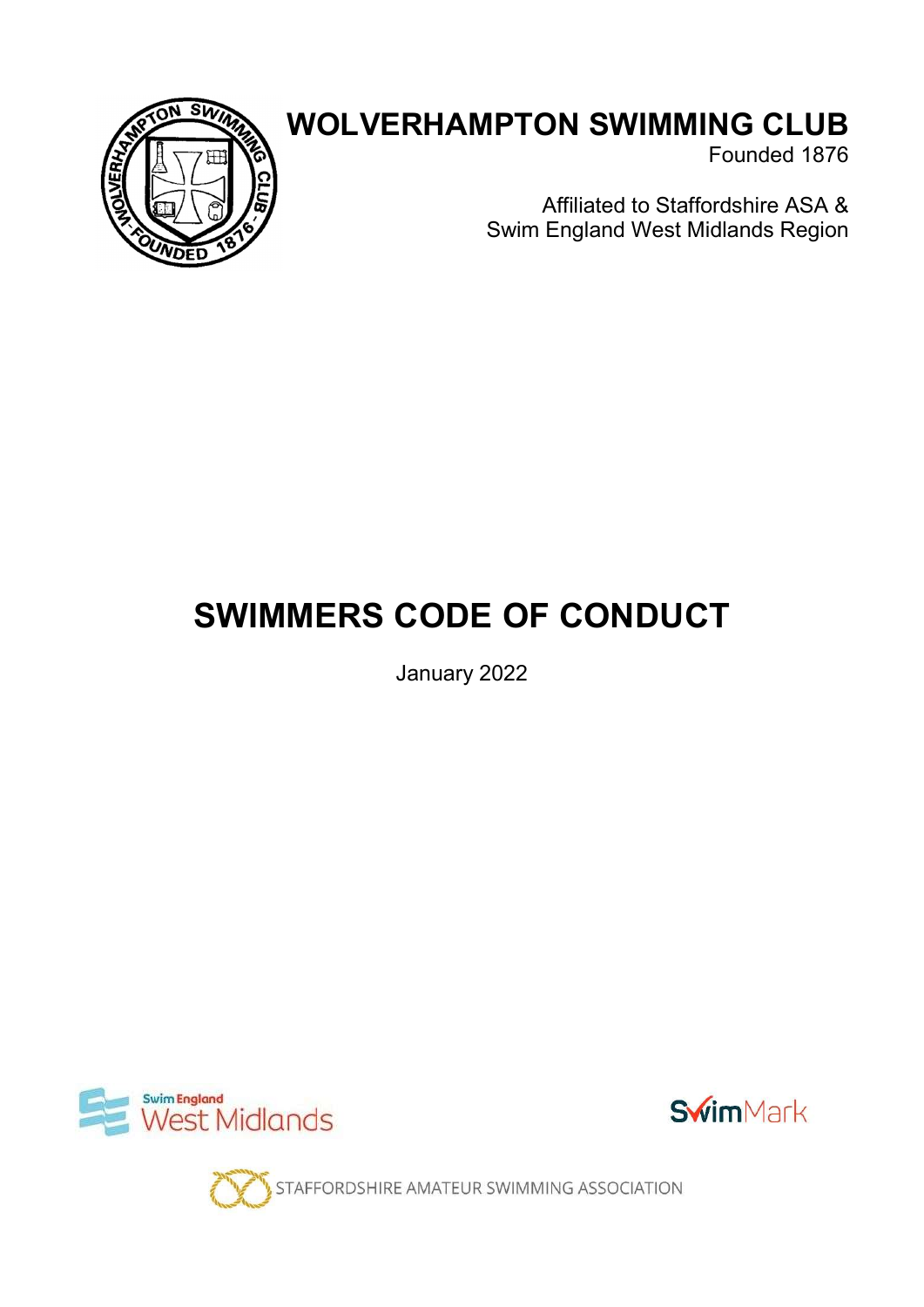### WSC Codes of Conduct

#### "The Rules"

The WSC Codes of Conduct form the rules that govern standards of behaviour, conduct and expectations for ALL members of our Club.

Together, they aim to make sure that the Club is a safe, enjoyable and productive environment for swimmers and volunteers alike.

Our members represent the Club in many arenas around the County, Region and Country at all levels of competition. It is hoped that acceptance, understanding and application of our Codes at all times will go a long way to presenting the Club in a positive, well run, and welldisciplined manner.

#### Acceptance

Acceptance of the Code(s) of Conduct appropriate to the role/position taken within the organisation is a condition of the membership agreement with Wolverhampton Swimming Club.

As part of the TeamUnify online registration process you will be asked to acknowledge receipt and confirm your understanding and acceptance of the appropriate Code(s) of Conduct and the responsibilities that accompany membership of Wolverhampton Swimming Club.

This indicates that you have read and understood the rules, and that you agree to follow them at all training sessions and galas. Some of our younger swimmers may need to have the rules carefully explained to them by a parent or carer where appropriate.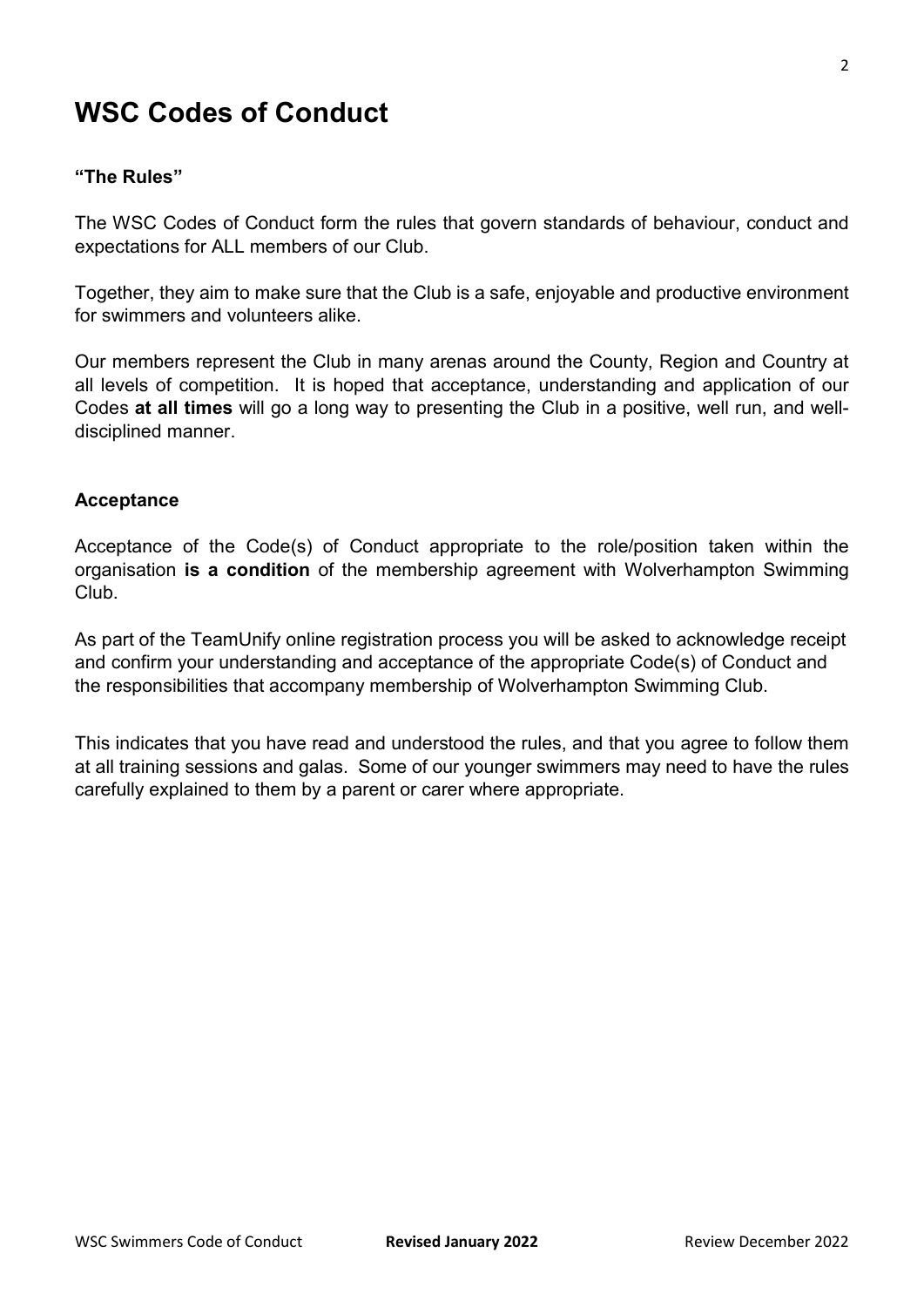## Code of Conduct for Swimmers

The aim of WSC is to promote competitive swimming with a friendly open approach. The Club is committed to treat everyone equally within the context of their activity, regardless of sex, ethnic origin, religion, disability, or political persuasion. WSC believes that the welfare of children is everyone's responsibility and that all children and young people have a right to have fun, be safe and protected from harm.

As a Club affiliated to Swim England, we are expected to conduct our activities within the rules of the Association. These rules include the Code of Ethics, Code of Conduct and Equality Policy.

#### General Swimmer Conduct

- Ensure that your behaviour and personal conduct is of a high standard and reflects well on the Club and the sport of swimming.
- Show respect for others and treat them how you would expect to be treated yourself. Bullying of any sort will not be tolerated.
- Show respect for the property of others.
- Use all swimming equipment in the appropriate way.
- Arrive in good time for the start of training sessions and galas.
- Carry out all appropriate instructions given by the Coach, teaching staff, poolside helpers or Team Managers to the best of your ability.
- Notify the Coach, teaching staff, poolside helpers or Team Manager of any relevant medical problem, injury or illness that may affect your swimming (e.g. asthma).
- If you have an urgent need to contact your parent(s) and/or guardian(s) during any training session or gala, please alert the Head Coach/Coach/Team Manager and inform them of your requirement so that they can make contact in an appropriate way.
- Use appropriate and socially accepted language (no swearing).
- Recognise the value and importance of Coaches, officials and helpers (whether employed or volunteers). They give their time and resources to provide recreational activity for you. Do ensure that you actively support them.

#### Mobile Devices including Phones, Tablets and Other Image Capturing Equipment

Many Leisure Centres and Swimming Pools across the country now have policies in place which strictly prohibit the use of mobile devices including phones, tablets and other image capturing equipment both within the spectator areas and on poolside.

Furthermore, Staffordshire Amateur Swimming Association endorses this approach to promote safeguarding for all swimmers and requests that its member Clubs are responsible for monitoring compliance.

As a Club affiliated to the Staffordshire ASA, we are committed to conducting our activities within the rules and expectations of the Association.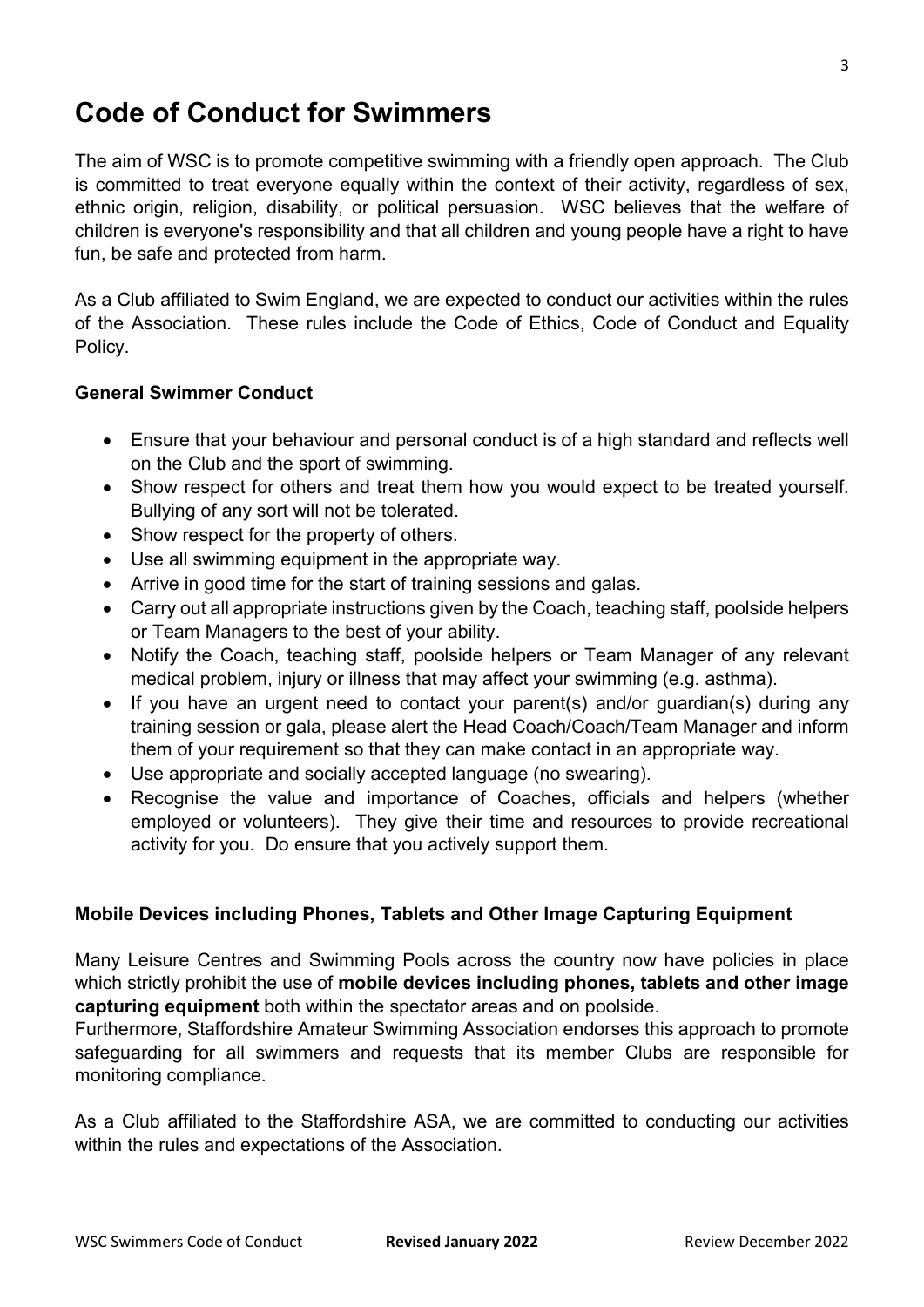#### Club Policy

It is recognised that smartphones and tablets contain a wide variety of functionality which can be susceptible to misuse.

Misuse includes but is not restricted to the following.

- taking of and distribution of indecent images
- exploitation
- bullying

Misuse of smartphones and tablets can cause distress to individuals, impact on self-confidence and mental well-being, as well as affecting privacy and rights to confidentiality. Such concerns are not exclusive to children and young people.

It can be difficult to detect when smartphones and tablets are being used, particularly in relation to some of the additional functionality.

Due to the reasons outlined above, we have decided to introduce "mobile free areas" within the Club environment.

We request that **NO MOBILE DEVICES** are to be used on poolside during the following times,

- at Club Training Sessions
- at Open Meets, Club Galas or Regional/National Events
- at League Events and Galas, e.g. Staffs League, Arena League & Diddy League etc.

EXCEPT in the following specific circumstances and where permitted by Leisure Centre policy.

- For recording attendance via Team Unify's OnDeck mobile app by an approved member of the Coaching Team or any other approved Club official.
- In an emergency where parents/guardians/medical assistance must be contacted due to illness, injury, or any other such emergency by an approved member of the Coaching Team or any other approved Club official.

The Club recognises that some swimmers like the facility of their phone for warm up race music, so we would ask that alternatives are considered, such as MP3 players provided that they do not contain image recording functionality.

Whilst at Club training sessions across all locations (WV Active Central, Bloxwich Active Living Centre, Colton Hills Community School, Smestow School and any other locations used for occasional training camps), the following areas are considered to be the most vulnerable and sensitive.

- Changing Rooms
- Toilets
- Showers
- Poolside

Therefore, and with immediate effect, a ZERO TOLERANCE policy has been introduced with regards to use of mobile devices by any individual in these areas.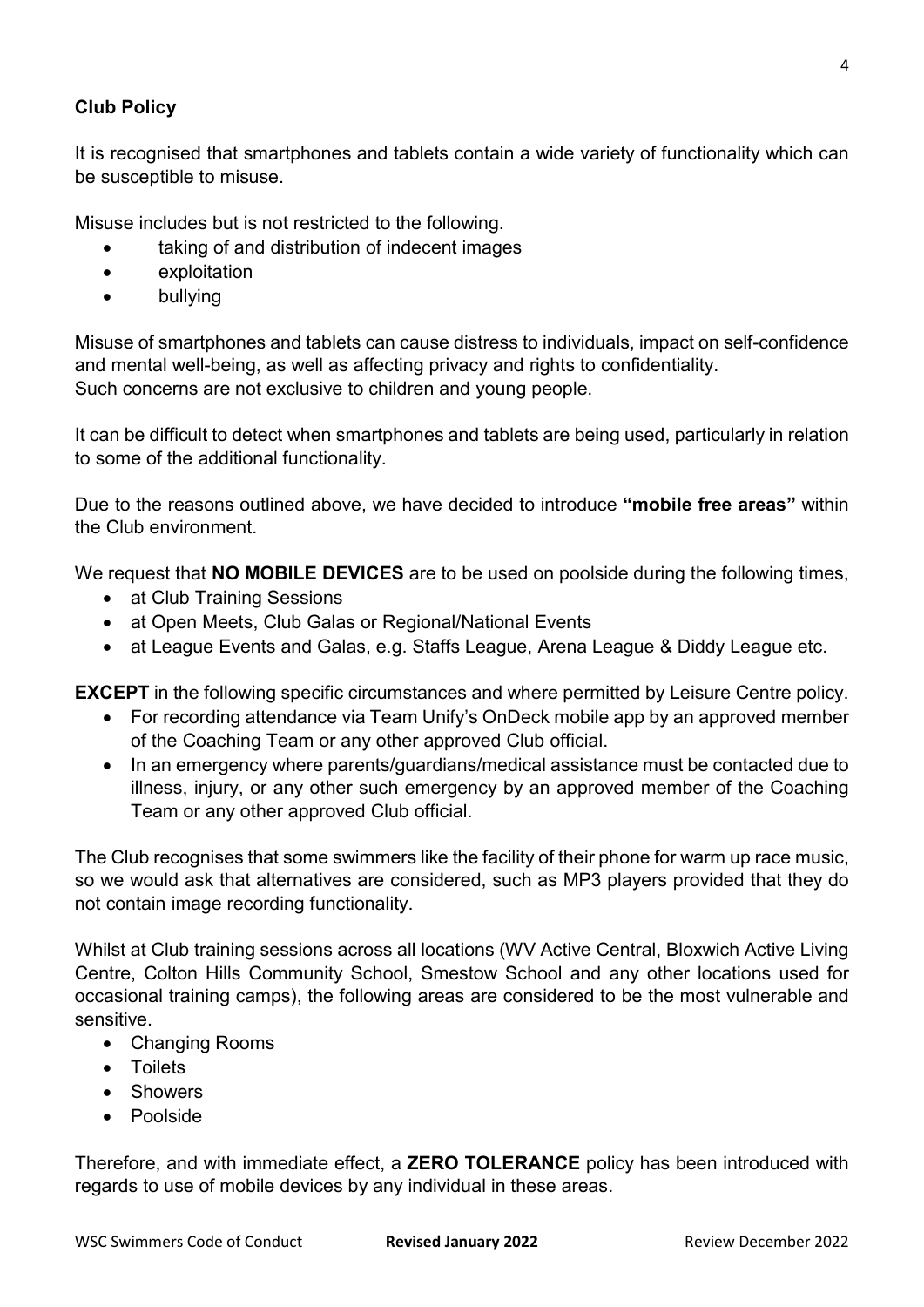#### Inappropriate use

Everyone should be aware that any members taking photographs or using vulgar, derogatory, or obscene language while using a mobile device in any of the designated mobile free areas will face disciplinary action as sanctioned by the Club, which could result in the withdrawal of their membership.

Additionally, the taking or sending photographs of objectionable images may be subject to criminal proceedings outside of the Club.

#### Attendance and Expectations

All swimmers should be maximising the available hours offered to their group. Members of the Junior Group are expected to attend 2 sessions per week where the Development Group swimmers should be attending a minimum of 3 sessions every week. For the Performance Squad we expect swimmers to attend a minimum of 3 but preferably 4 sessions minimum every week.

We would also expect commitment from any swimmer asked to represent the club at a league gala or similar does so. Swimmers in the Development and Performance Squads are expected to regularly attend targeted Open Meets and other such competitions that the club participate in. Wolverhampton Swimming Club is a competitive swimming club and we do not have the lane space for casual or social swimmers. If the above expectations are not met on a regular basis then membership of the club could be terminated should the space be needed.

#### Conduct during Training

- Listen to instructions from the Coach and/or teaching staff and ensure that you follow these instructions. You should take pride in your training and always perform to the best of your ability.
- Try to arrive in plenty of time with the correct equipment so that you can be ready to get into the water when the session begins.
- Do not enter the water until told to. You should not leave the poolside, for whatever reason, without permission from your Coach.
- Do not push people off the blocks or off the poolside, and do not run on poolside.
- If you leave the session early for any reason, you must get changed and return to poolside promptly unless your parent is present.
- You, or your parent must inform the Coach if you are to leave early.
- The Coach cannot supervise you once you have left poolside. It is therefore preferable that an adult responsible for you is present at each training session.
- Failure to return to poolside if no responsible adult is present may put you in danger and is a serious infringement of the code.
- Speak to the Coach first if you are returning to training after illness or injury.
- Swimmers will not be permitted to train if the Coach in charge of the session feels they are injured or unwell and training would be to their detriment. (Parents will be contacted if a child is advised to leave the session)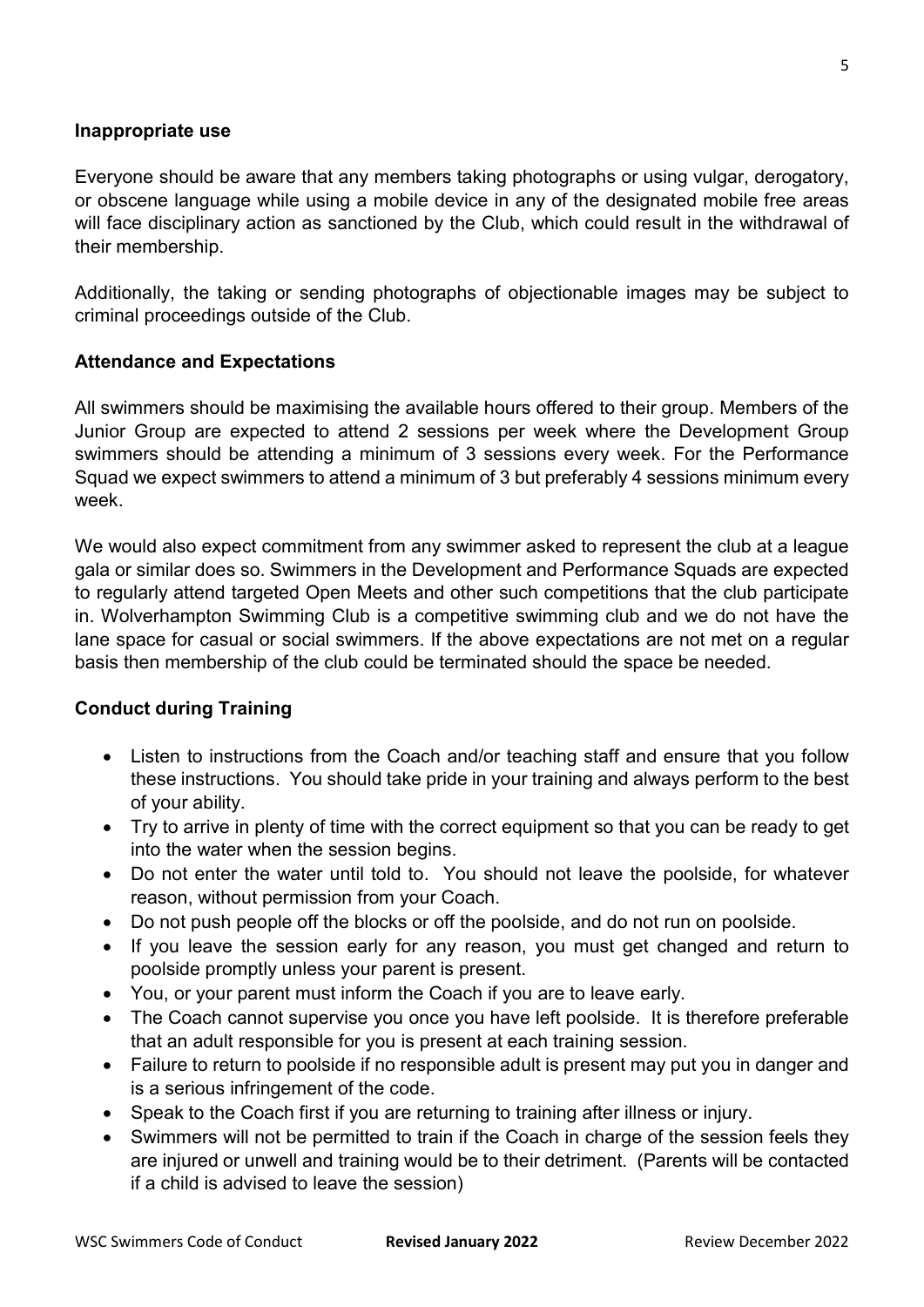- Swimmers are expected to concentrate on the training session and on instruction from the Coaches. Do not be distracted or distract others and do not keep looking over to the spectator area to parents/guardians.
- Swimmers are at the session to train. The important social side of being a member of the Club should take place before and after the session, and away from poolside.
- Maintain good lane discipline this is essential if accidents are to be prevented. Swimmers should at all times follow the instructions of their Coach as to all aspects of order, gap between swimmers, direction of swimming, and whether they should be swimming singly or otherwise.
- You should not interfere with other swimmers in the lane.
- You should swim complete lengths without stopping unless instructed otherwise.
- Swimmers should keep to the side of the lane to avoid collisions and enable overtaking. Any overtaking should be carried out with due care.
- Do not sit on lane ropes. These are expensive to repair and/or replace.
- When you have finished your set, move to one side to allow other swimmers to finish at the wall.

#### Long Course Training

- Conduct at long course training is as required for conduct on poolside for training.
- Remember you are representing the Club and good conduct is expected at all times.

#### Conduct at Galas

- Remember that you are representing the Club and that good conduct is expected at all times.
- Please respect the Club's **NO MOBILE DEVICES** policy at all times.
- Be punctual. Arrive at least 15 minutes before the specified warm-up time.
- When first you arrive on poolside report to the Team Manager and remain with the team throughout the gala. If you need to leave the poolside for any reason get permission from the Team Manager or Coach. They need to know where you are at all times. If they cannot find you, you may miss a race.
- Swim every event that you are asked to swim to the best of your ability, even if it is not your best or favourite stroke.
- Respect, encourage, and support all of your teammates. They are as much a part of the team as you, and everyone's contribution to the team effort is important and should be valued and appreciated. Never denigrate the efforts of others.
- Do not leave litter on the poolside or in the changing room. Put all sweet wrappers, drinks bottles and other rubbish in a bin.

#### Failure to comply with the above rules will result in the Coach/Team Manager taking the following actions:

- 1<sup>st</sup> offence: verbal warning.
- 2<sup>nd</sup> offence: record name of swimmer in a logbook and parents to be informed after the session.
- 3<sup>rd</sup> offence: as 2 above, but swimmer will be asked to leave poolside immediately. Staff will endeavour to contact parents to collect swimmer.